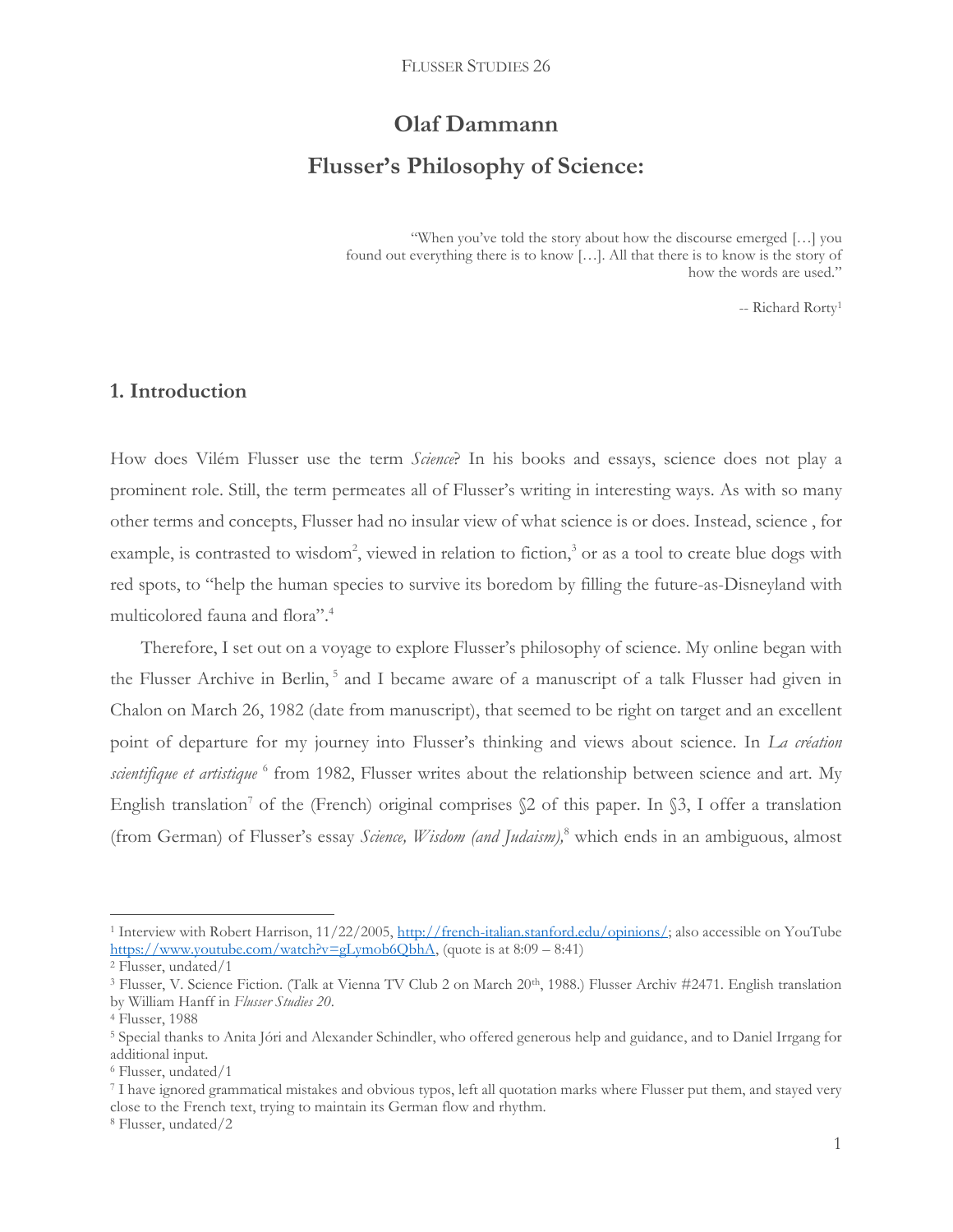obscure reference to Jewish altruism/charity as a point of convergence for science and philosophy/wisdom. Section §4 is a brief conclusion.

## **2. Vilém Flusser: Scientific and Artistic Creation <sup>9</sup> (Conference at the House of Culture in Chalon, March 26, 1982)**

The crisis of modern science (Husserl) is first and foremost a crisis of knowledge. The main thrust of modern science is that it creates objective knowledge. This claim is as impossible as it is undesirable. However long we pursue science, it will always remain the preferred source of complete knowledge, because all other disciplines (the arts, politics, philosophy, religion) offer only non-objective knowledge. As soon as we abandon objective knowledge, all disciplines become a source of knowledge. My topic here is the equivalence and complementarity of scientific and artistic knowledge.

Modern science introduces itself by reformulating the concept of "theory". For the old Greek, "theory" was a vision of given, unchanging forms: ideas stored in transcendence. "Practice" was, for them, the application of such forms, viewed theoretically, to worldly appearances. Thus, there is no division between theory and practice, between "episteme" and "techne". Science envisions the form and looks to the artist for application. (For example, science envisions the form of the shoe, and the artist imprints it upon the leather.) Science unites with philosophy: seeing forms is wisdom. Science unites with religion and the forms contemplated are the eternal "gods".

Such unity of the disciplines collapses with the reformulation of theory. For modern science, (science in the strictest sense), theory isn't the vision of "given" forms but their creation. Forms are no longer ideas , but models. Theory becomes the fabrication of models to capture appearances, to "explain" and to "modify" them. In this way, a dialectic between theory and observation ensues: one observes appearances to put them into theoretical models; one makes theories to capture the observed appearances. One also observes through theory and theorizes through observation. And this dialectic, which is the method of modern science, is extraordinarily dynamic. One doesn't observe to confirm this or that theory, but to refute it. In this way new theories emerge that always provoke novel observations. We call this dynamic "progress", a concept that was insignificant before the arrival of modern science.

<sup>&</sup>lt;sup>9</sup> I am grateful to Marcia Boumil for numerous suggestions how to improve this section.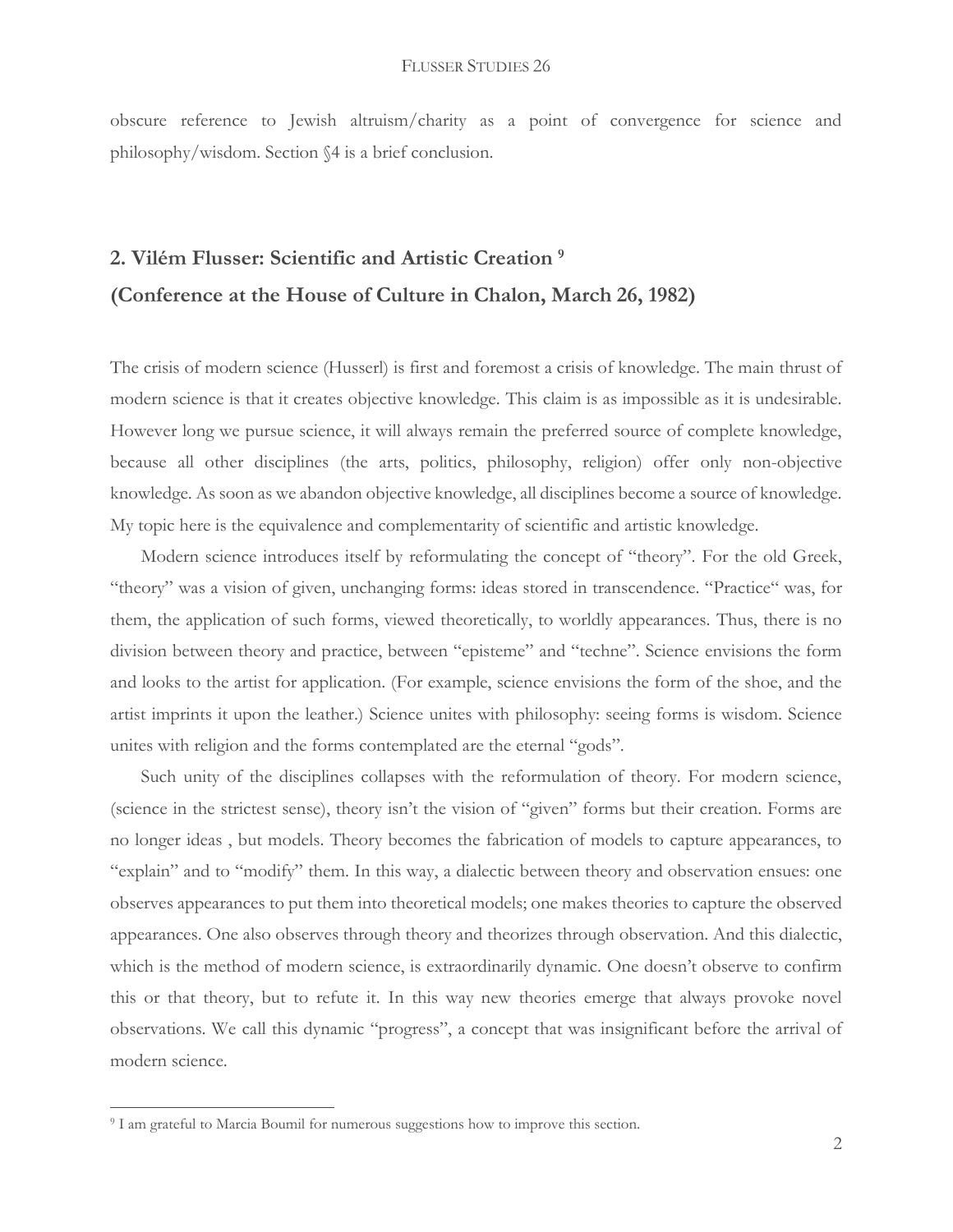The consequence of this dialectic is the technique: every new theory requires a new practice in order to be applied. And each new practice, every technique, provokes a new theory. A second dialectic thus arises: that between theory and technique, which is even more dynamic and "progressive", which is not the case for the dialectic between theory and observation. There is no place in such dialectic for art in its classic sense, and it has to be redefined as two parts: "technique" and "modern art". Technique refers to theoretical forms of classic art. "Modern" art, by contrast, did not exist as an activity before the modern age: it is the elaboration and application of "aesthetic" forms. That is to say, it originates from the artist's subjective experience. This activity is implied in classic art, but is subordinate to the technique. Yet, this novel activity is excluded from the "progressive" dialectic. The forms worked out by "modern art" do not have validity as objective knowledge. Modern art, although ideologically glorified, is excluded from current progress and locked away in ghettos. The effective (social) function of classic art is confined in its technique.

Simultaneously, science separates itself from philosophy and religion, and it destroys politics in its classic sense. Philosophy becomes, for lack of unmovable forms to be contemplated, a theory of scientific theories, thus a meta-discourse much more abstract than the concrete notions of wisdom. And religion becomes the expression of "pre-scientific ideologies", or of existential anxieties, mainly the fear of death. I shall come back later to the turmoil in politics created by science. The uniqueness of disciplines during the classic and medieval periods has been destroyed by modern science.

Modern theory as creation of models rests on an anthropological hypothesis that is not always clearly formulated. Man should be capable of surpassing the world of appearances, of looking at it from the outside. Theoretical models are elaborated in such transcendence. But this is a curious kind of transcendence. Curiously, the models so worked out obey the structure of human thought: they are logical and mathematical. There is no trans-human transcendence. In order to dive into such transcendence, the scientific apprentice has to pass an initiation, an administrative catharsis at the universities. He has to be cleansed of all ethical, political and aesthetic values, and retain only the structure of "pure reason". Thanks to such catharsis, the models he will create will be without value ("wertfrei"), "beyond" the world of appearances he wants to know and modify. The result is objective scientific knowledge.

The crisis of modern science is due to a dual critique of this anthropological hypotheses.

(1) Such objective transcendence is impossible. Man can never leave the world of appearances: just as he knows the world, he is always in the world. This means that he is always trapped in its values. Scientific models are not "beyond all value", but they are themselves values. They value (in fact, over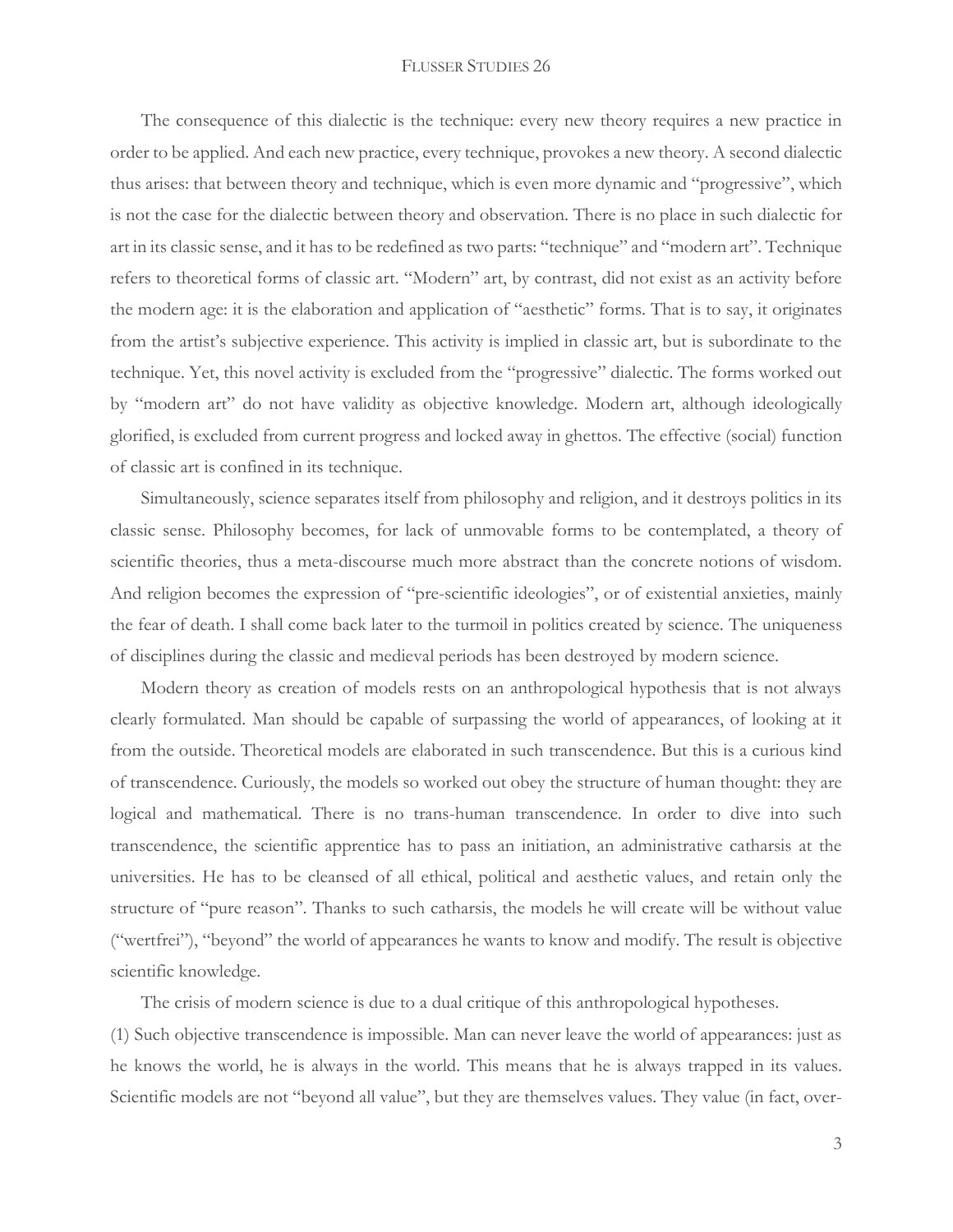value) "pure reason". This is because they do not produce transcendental knowledge, but only partial knowledge. This results from a constrained and intra-worldly viewpoint, that of "pure" reason. For example, heavy bodies do not fall with an "objective" geometric acceleration, but they do so from a viewpoint of "pure reason", which has a geometrical structure.

(2) Objective transcendence would be desirable if it were possible. Scientists are not Uber-Menschen, but are artificially deprived of certain values. Hence the handicaps. Their knowledge is not "uber-ethical", uber-political", and "uber-aesthetical", but anti-ethical, anti-political, and an-aesthetical. It is truncated knowledge, and in this sense false knowledge. This is why the universe of modern science becomes more and more "empty" and the modifications of the world through technical operations become more and more absurd. In other words, where science and technology work well is where they are "objective"or infra-human. And where they stay human, they don't work. This way, the search for objectivity turns out to be both an error and a crime.

Who says that man is always of this world, that he is always with other humans? Who says that all he experiences, knows and evaluates, is done thanks to others, with others and for others. This includes even the most solitary experiences, knowledge, and evaluations. Yet, scientific knowledge is meant to be solitary in the sense of a solitary and transcendent god. Even if such knowledge were humanly possible (which is not the case), it would be useless. For all knowledge, in order to be knowledge, needs to be inter-subjective. Surely, all knowledge as a concrete relation between man and world has an objective and a subjective horizon. But these are nothing but the abstract limits of the concrete inter subjective relation. In other words: all knowledge is concretely political, and the objectivity of modern science, like the subjectivity of modern art, are nothing but the horizons of such concreteness. Science and art become concrete in politics.

This means that the political space is where scientific knowledge and artistic knowledge meet to become concrete knowledge. Politics is neither a science nor an art, but is both at the same time.It surpasses and synthesizes both. Modern science has destroyed the political space by overrating objectivity. It has replaced intersubjectivity with pseudoscientific political theories, with truly antipolitical theories. This true sense of "political", (that of the classic polis or of medieval catholicism), is lost. It has lost its sense of co-existence, co-knowledge, and co-evaluation.. Life without a political space is absurd.

Overcoming the divorce between science and modern art is not just an epistemological and aesthetic engagement, but an engagement for a new society. This is not just about overcoming the crisis in science and the arts, but chiefly that of society. Liberating art from its ghetto (making sure it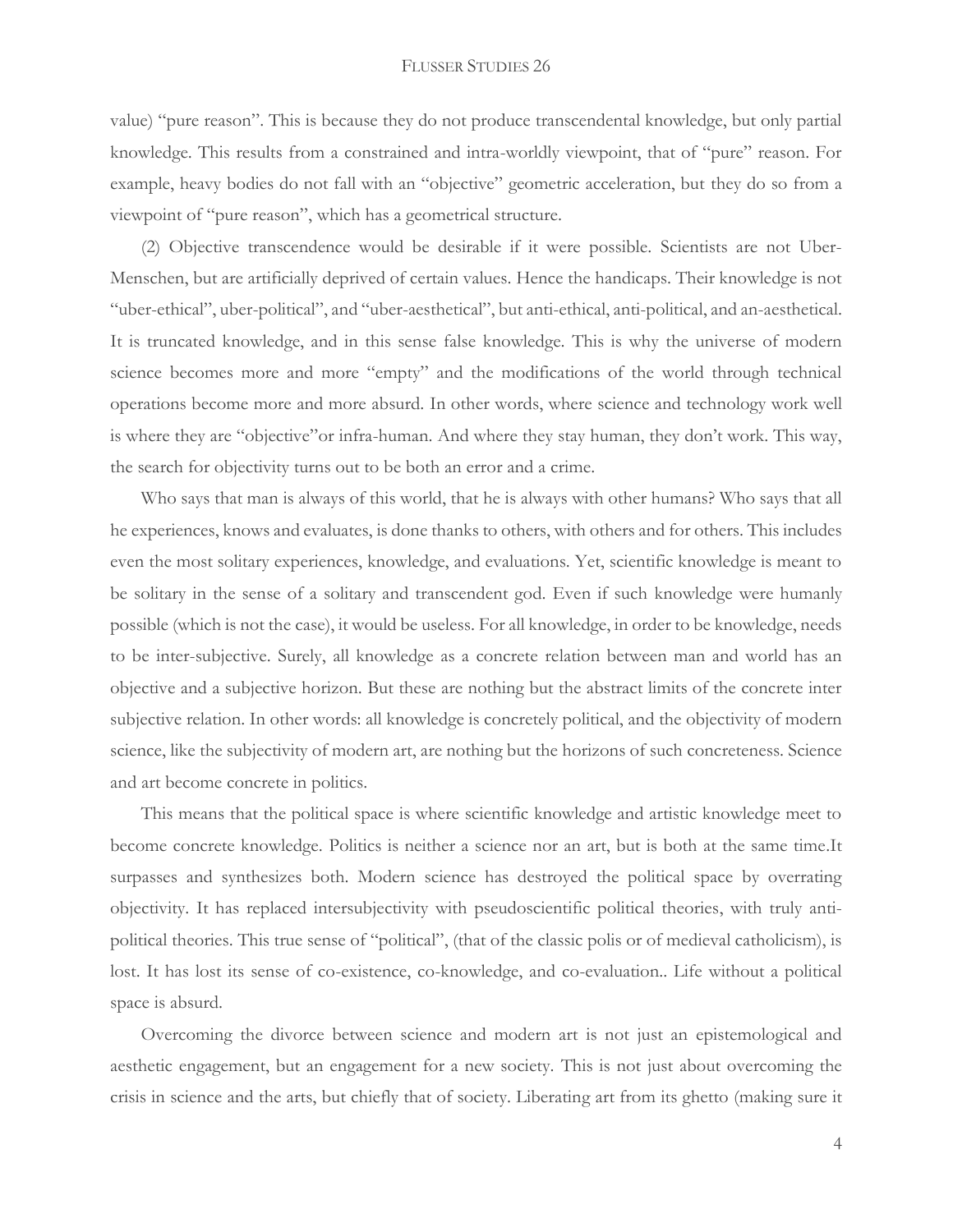replaces the technique) and liberating science from its epistemological problem (opening it for the aesthetic moment), is first and foremost a liberation of society from the dangers that come with technocratization and the absurd.

I will not discuss the nebulous term "creation", but will remind the reader of the informatics approach to the problem: new information is created by the insertion of noise into redundant information. In other words, the novel is created by opening the old for the not-yet-articulated. In this sense, there is no difference between scientific and artistic creation. The not-yet-articulated is neither epistemological nor aesthetical, neither objective nor subjective. All scientific creation is also a "piece of art", and all artistic creation also "theoretical knowledge". For example, the Newtonian system is a baroque piece of art, the Darwinian system a romantic piece of art, Renaissance paintings are a theory of geometrical perspective, and Schoenberg's compositions a theory of the whole. Creation ignores, and has always ignored, the modern distinction between science and art. In our engagement for the overcoming of this distinction, we should remain conscious of and be effective in never breaking their unity. We should remind scientists that they are artists, and artists that they are scientists. And we must remind both that they are political beings when they create.

Breaking the barrier between science and art will always overcome the division of classic art into technique and modern art. Politics abolishes modern technique and replace it with an art that becomes again the reapplication of models that are at the same time epistemologic and aesthetic. Let's make sure that our polytechnics are mistaken for art schools. When technicians become artists again, and the artists become technicians, and when technique and art have become synonyms again, (as it was before the modern age) the danger of technocracy is staved off. Because at that moment, all artistic creation is informed by scientific theories, and all scientific theory informed by artistic creation. A new dialectic will be established between knowledge and the lived experience<sup>10</sup>, and all knowledge and all lived experience are marked by the public space, by political values as it was before the modern age. The platonic ideal of truth as kalokagathia, the Roman ideal of "pulchre, bene, recte" as newly valued, and the current climate of absurdity will evaporate.

The utopia evoked here seems to be near. Scientists are increasingly aware of their epistemological problems, which cannot be discovered in the appearances of their structured, proper thought. Technicians are increasingly aware of their political responsibilities. Artists feel increasingly separated from society, and will soon be out of commission. And politicians are increasingly aware that they will soon be replaced with technicians. All this seems to indicate a solution to the crisis: a synthesis of

<sup>10</sup> Flusser uses the word "vécu"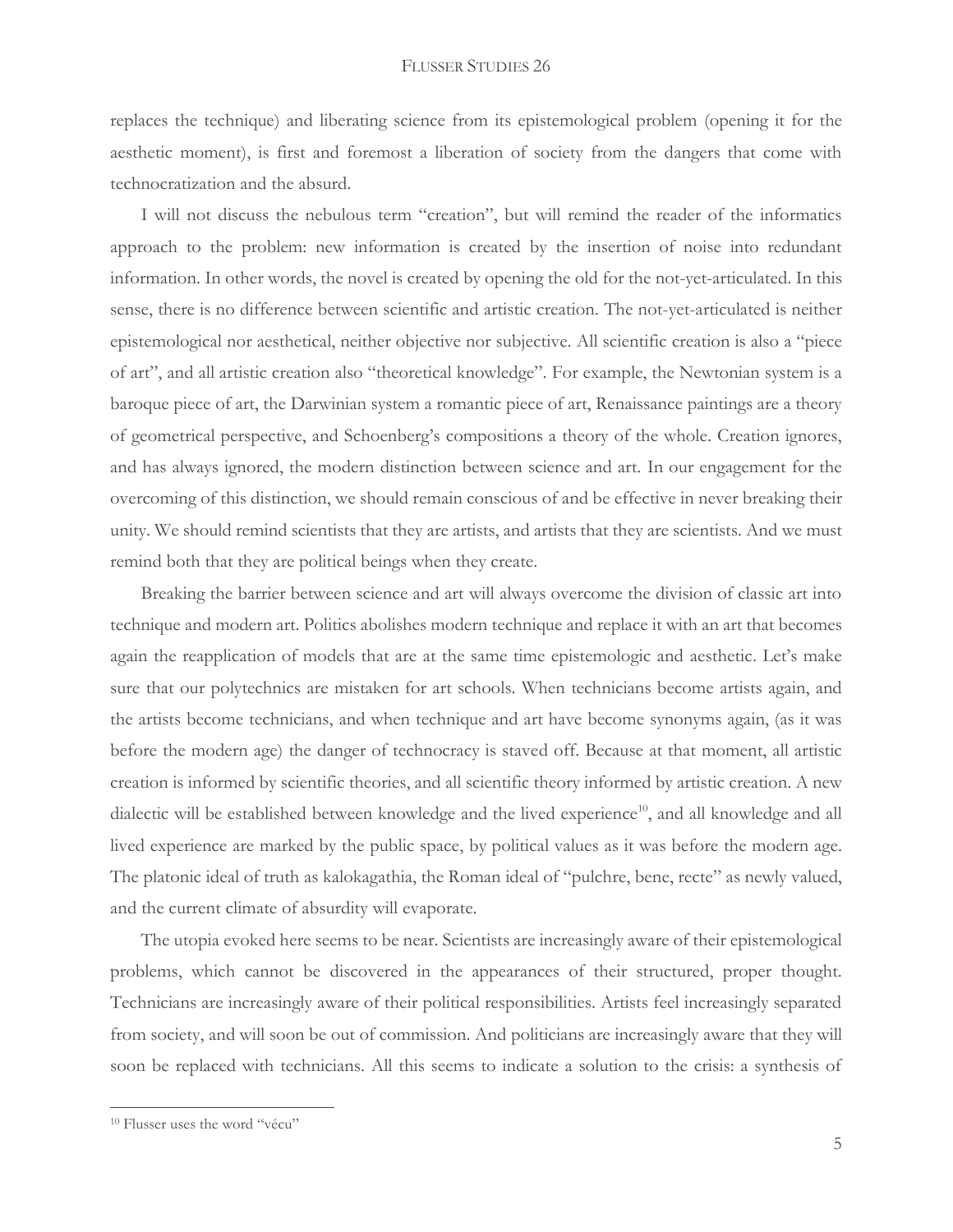science and art under the auspices of politics and the replacement of the technical with scientific art. But such optimism is premature. Scientific, technical, artistic, and political prejudice stand opposed to such utopia, and certain established interests are effectively even more opposed. The purpose of this conference is precisely that of contributing to an increased awareness of this situation.

## **3. Vilém Flusser: Science, Wisdom (and Judaism) To prevent a polemic with Edsommer.<sup>11</sup>**

There seem to be two kinds of knowledge. The first is achieved when rational thought (ratio) interferes with our concrete lifeworld experience in order to dissect that experience into increasingly clear and exact parts. The method for generating this kind of knowledge is science. The other kind is achieved when imprecisely-defined mental capabilities (for example, insight) fit concrete lifeworld experience into the scaffolding of our worldview.<sup>12</sup> The method for this kind of knowledge is wisdom. Since we float in a tradition whose terminology is mainly derived from Greek and Latin, it seems in order to translate the above terms into these languages. Greek: "knowledge"=gnosis, "science"=episteme, "wisdom"=(philo)sophia. Latin: "knowledge"=sapere, "science"=scientia, "wisdom"=sapientia. The meaning of these terms has changed over the course of history, (mainly under pressure from Christian theology), but they have always retained their core meaning.

One could argue that the two kinds of knowledge are complementary: in some areas we know scientifically, in others we know philosophically, apart from those areas in which we don't know anything, or those of which we don't even know at all. Such opinion comes with the view that Western culture is scientific and the "East" is wise, and that the two can fertilize each other. Another, less conciliatory position asks for the West, blinded by science, to be enlightened by Eastern wisdom. Currently, this position has its loudest voice probably in Islam, (and recently also in slavophilic Russia that maintains orthodox traditions), but it is part of all Eastern and Western schools of wisdom in one way or another.

<sup>11</sup> "Edsommer" (sic) probably refers to the artist Edmund (Ed) Sommer (1932-2015) who made photomontages of Flusser in the 1980s and 90s; see for example [https://zkm.de/en/introduction-to-the-exhibtion.](https://zkm.de/en/introduction-to-the-exhibtion) 

<sup>&</sup>lt;sup>12</sup> Flusser actually uses the term "Lebenseinstellung", which refers to the stance and positions one takes in life.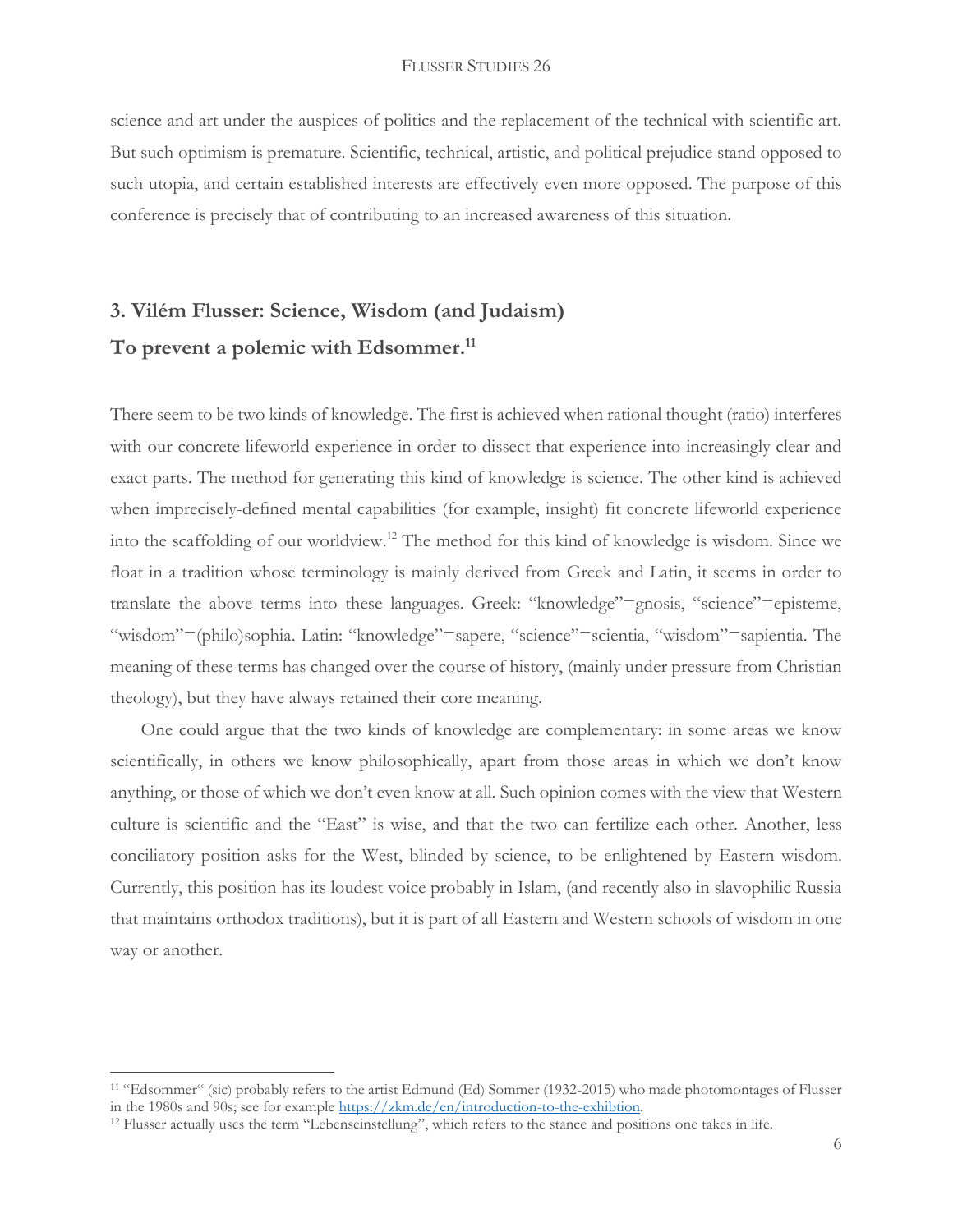No more or less knowledgeable representative of those teachings of wisdom will deny that (Western) science developed out of (Greek) philosophy, then turned against it roots to get rid of them. Presocratic philosophers of nature thought about a field that has long shifted into the realm of the natural sciences (although Newton still called his work "Natural Philosophy"). Far into the 18<sup>th</sup> century, life and the living was thought to have escaped science's grasp and that one has to tackle such issues philosophically. Biology (and its practice, bio-technology) have undermined this view. Until recently, the soul, the mind, the "spiritual" was considered the realm of wisdom, and many laypersons still hold this view. Science, however, approached this hard nut with pliers consisting of psychology and neurophysiology and is in the process of cracking it open, paving the way for technical manipulations. The same is true for economic, social and political phenomena: economics, sociology and politology give up teachings of wisdom of the good life, of just cities, of a society of God in favor of rational knowledge, used in technical ways (for example in telematics). Vis-à-vis wisdom, science is impatient and imperialistic.

The above-mentioned more or less knowledgeable representative of schools of wisdom will see such imperialism as detrimental. Even if he has to admit that scientific imperialism keeps itself at bay: philosophy declares that it is incapable of criticizing itself and that this is a task for philosophy, for wisdom. The more or less knowledgeable representative of schools of wisdom will interpret science's preparedness to accept criticism from philosophy as follows: the displacement of wisdom by science is detrimental. "Nature" is not anymore what Ionian philosophers were talking about, "life" is not anymore what *Lebensphilosophie* <sup>13</sup> is about, "soul" is not anymore what Judaism has put front and center, and "society" is not anymore what countless political activists have been tortured for and killed in dungeons. All values take refuge from wherever science goes to displace wisdom. The representative of teachings of wisdom will refer to Nietzsche: wherever science moves, divine tides will recede and expose the sludge science is digging into. And he will refer to the Nietzsche quote<sup>14</sup>, according to which, in starry nights, a quiet voice laments over the Mediterranean: "The great Pan is dead!", and according to which hope is still alive that after the low tides of science a flood of wisdom will fertilize mankind.

The "Wannabe-Illuminator", the representative of schools of wisdom, misperceives science and indulges in obscurantism. It is correct that science renders everything value-free that it considers (its

<sup>&</sup>lt;sup>13</sup> "Philosophy of life"; school of thought in the early 20<sup>th</sup> century, including thinkers Wilhelm Dilthey, Henri Bergson, Max Scheler, Georg Simmel, Jakob von Uexküll, José Ortega y Gasset, Hans Jonas, *inter alia*.

<sup>14</sup> See Nietzsche, F. Birth of Tragedy or Hellenism and Pessimism. Transl. by Oscar Levy. <https://www.gutenberg.org/files/51356/51356-h/51356-h.htm>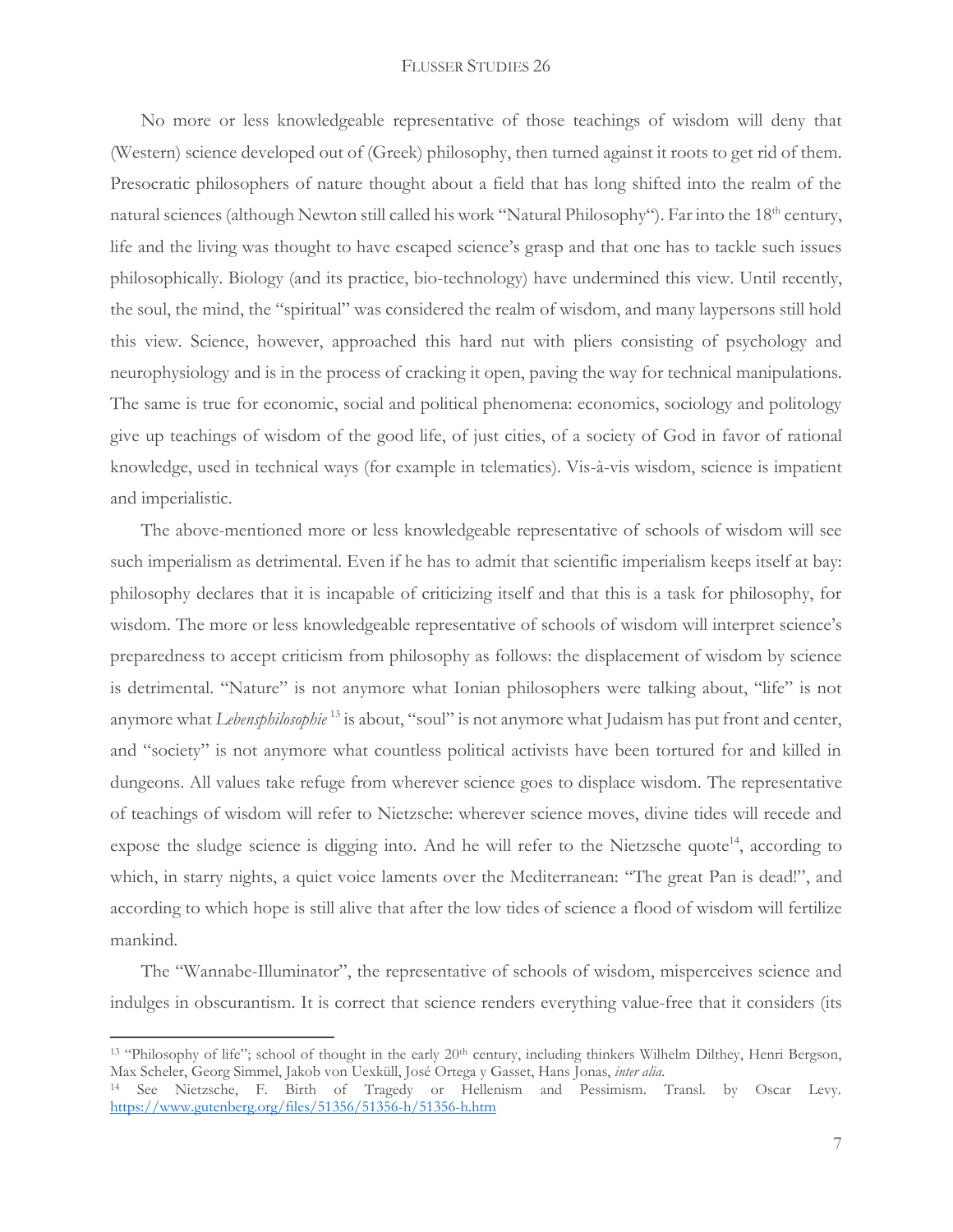objects of research and theorizing), but it does not devalue it. It is correct that "nature", from the scientific perspective, is not anymore just the context of silver moon and lions killing lambs. Rather, it is the context that excludes all ethical and aesthetic parameters to allow reason to formulate everything as precisely as possible, preferably in algorithms. What our wise critic of science does not see is the intention behind this goal of rendering everything value-free: to utilize the knowledge gained, to substantiate its value. It may be (and so the wise will object), that technology based on the natural sciences will not improve nature, but make it deteriorate. This cannot be decided globally and isn't of importance here. What is important though is to recognize that science wants to know in order to realize values, that it is digging in the sludge to make lotus flowers blossom. That is to say, in a Pascalian way, to recognize that reason has a heart, which this very heart cannot fathom, and that this heart beats in science more than in any school of wisdom.

This will be even more prominently visible in the realm of aesthetics. The aesthetic phenomenon (the "beautiful") is, as the term "aistheton" indicates<sup>15</sup>, concrete experience. Rilke says it is the beginning of the terrible. Indeed, like Moses, we fall to our knees when it overcomes us. And Aristotle considers this terrible-beautiful experience the beginning of all wisdom: "propter admirationem enim et nunc et primo homines principiabant philosophari".<sup>16</sup> And now, theory of information starts to calculate it, and computers begin to compute it. Science begins to pull the phenomenon of the beautiful over from wisdom. The wannabe-illuminator representative of schools of wisdom has to consider this a crime (in exactly the sense of "breaking apart").<sup>17</sup> Such corrosion of the experience of the beautiful has to destroy the beautiful, and to anesthetize us, (make us numb for the beautiful.) All value in beauty, all feeling, the soul, awe and admiration, but also inspiration and creative will is lost with such rational "informaticist" position.

Such an obscurant aesthete is entirely off the mark. If research is performed on general experience, it is not to render it unappetizing (unaesthetic), but to release it from the disgusting slime of sentimentalism. And if the beautiful is formulated mathematically, (which has so far not been achieved), it is not done to neutralize it aesthetically, but so that it shines more brightly. If one could, for example, in exact mathematical fashion show how a fugue by Bach is constructed, its aesthetic parameters would be better visible. Informaticizing the aesthetic phenomenon would abolish some

<sup>&</sup>lt;sup>15</sup> Flusser refers to αισθητικόν (aisthetikon), the capacity of perception

<sup>16</sup> "For on account of wonder and astonishment men now philosophize, as they began to do in the first place." Transl. by E.F.J.Payne. Arthur Schopenhauer, The World as Will and Representation, Vol. II, p.160. Dover, 1958.

<sup>&</sup>lt;sup>17</sup> Flusser alludes to "breaking apart" in parallel to the German "auseinanderbrechen", which has the "brechen" (breaking) in common with the German noun for crime, "Verbrechen".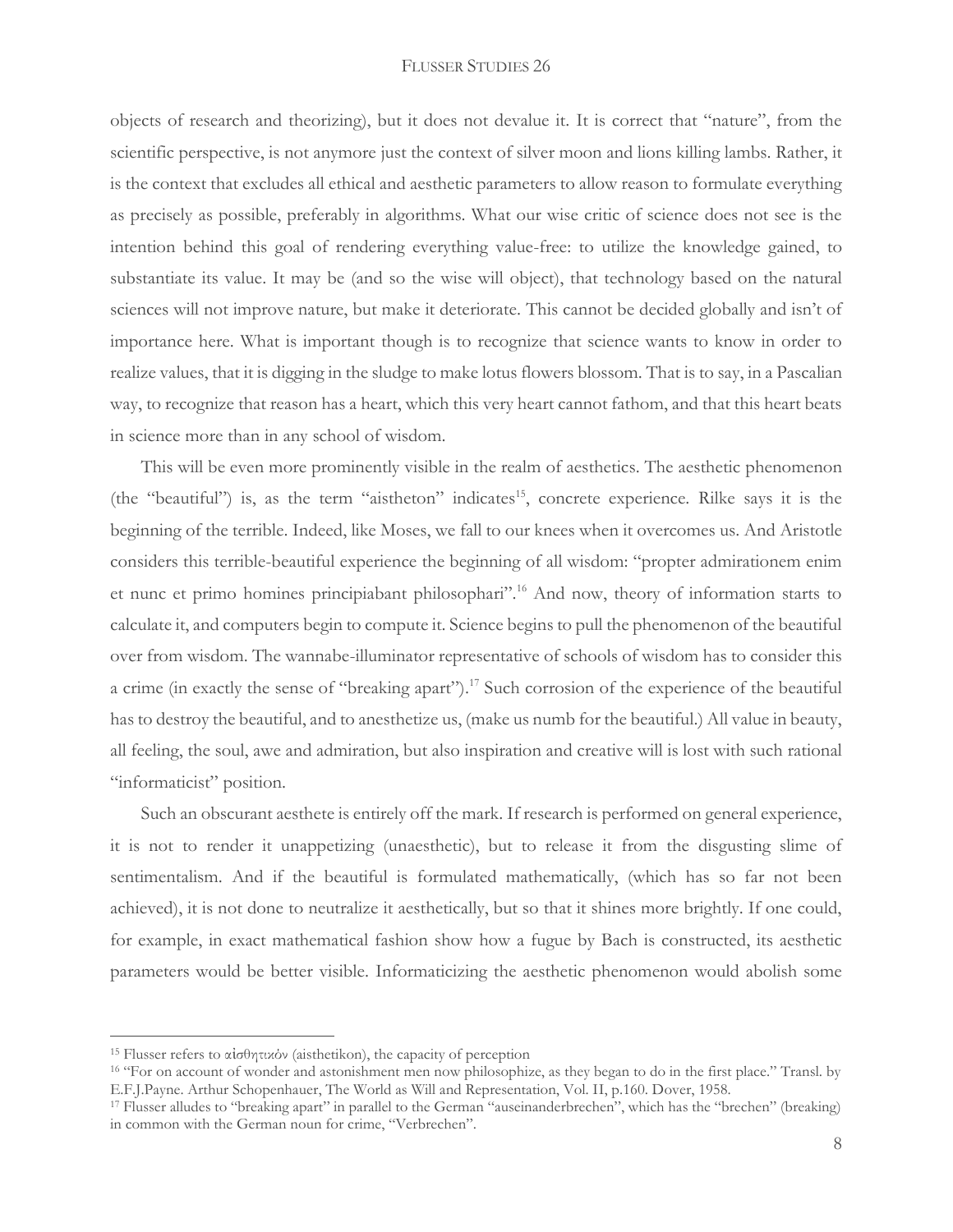highbrow buzzwords (inspiration, genius, etc), but one could expect greater perceptibility on the one hand, and greater artistic creativity on the other.

What currently comes out of computers (this applied information theory), may not be too impressive, although aesthetes and teachers of wisdom babble lots of nonsense about it. But it is just a starting point, and it is not the first one. Already people like Dante, Shakespeare, Bach, Klee, to name only a few, have tried to formalize the beautiful, using the means available to them. At any rate, the example of the aesthetic shows what happens if science replaces wisdom: a disenchantment, immediately followed by a frenzy of enthusiasm. Reason does not only have a heart, which the heart cannot fathom, but also an artistic creativity, that genius art critics do not understand.

Up to here, we have talked about science=episteme, as it evolved from wisdom=sophia. However, it underwent a Jewish critique, to evolve further, from a Greek, then occidental, and finally pan-human discipline. The idea that knowledge is only the first step towards acceptance is central to Judaism. Acceptance is dialogical (mutual). To arrive at the "I – You" relationship, knowledge-generating science has to break out of the subject-object-relationship. "You" assumes the presence of the complete other, and if "I" am the other of the "You", the "I-You" has to assume and accept a completely different "You". (Altruism as the method to love the completely different other.) Only if Greek science leads to Jewish altruism can both kinds of knowledge lead to one another ("zedakah")<sup>18</sup> and in a sense recondition<sup>19</sup> each other. That is (I think), the nature of the West, the and reason for its failure.

### **4. Postscript**

The previous two sections are essays by Flusser that, taken together, justify a view of Flusser's concept of science as being situated at the center of a triangle of reciprocal relationships between philosophy, art, and religion (Figure).

This view of Flusser's philosophy of science resonates with Martina Bruštiková Špidlová's concise entry on Science/Humanities in the *Flusseriana Toolbox*. <sup>20</sup> She writes that Flusser's definition of science

<sup>19</sup> Flusser uses the word "überholen", which can mean either refurbish/recondition or outpace/pass.

<sup>&</sup>lt;sup>18</sup> In Judaism, tzedakah (lit. righteousness) is often used to mean "charity". See, e.g., <http://www.jewfaq.org/tzedakah.htm>

<sup>20</sup> Bruštiková Špidlová, 2015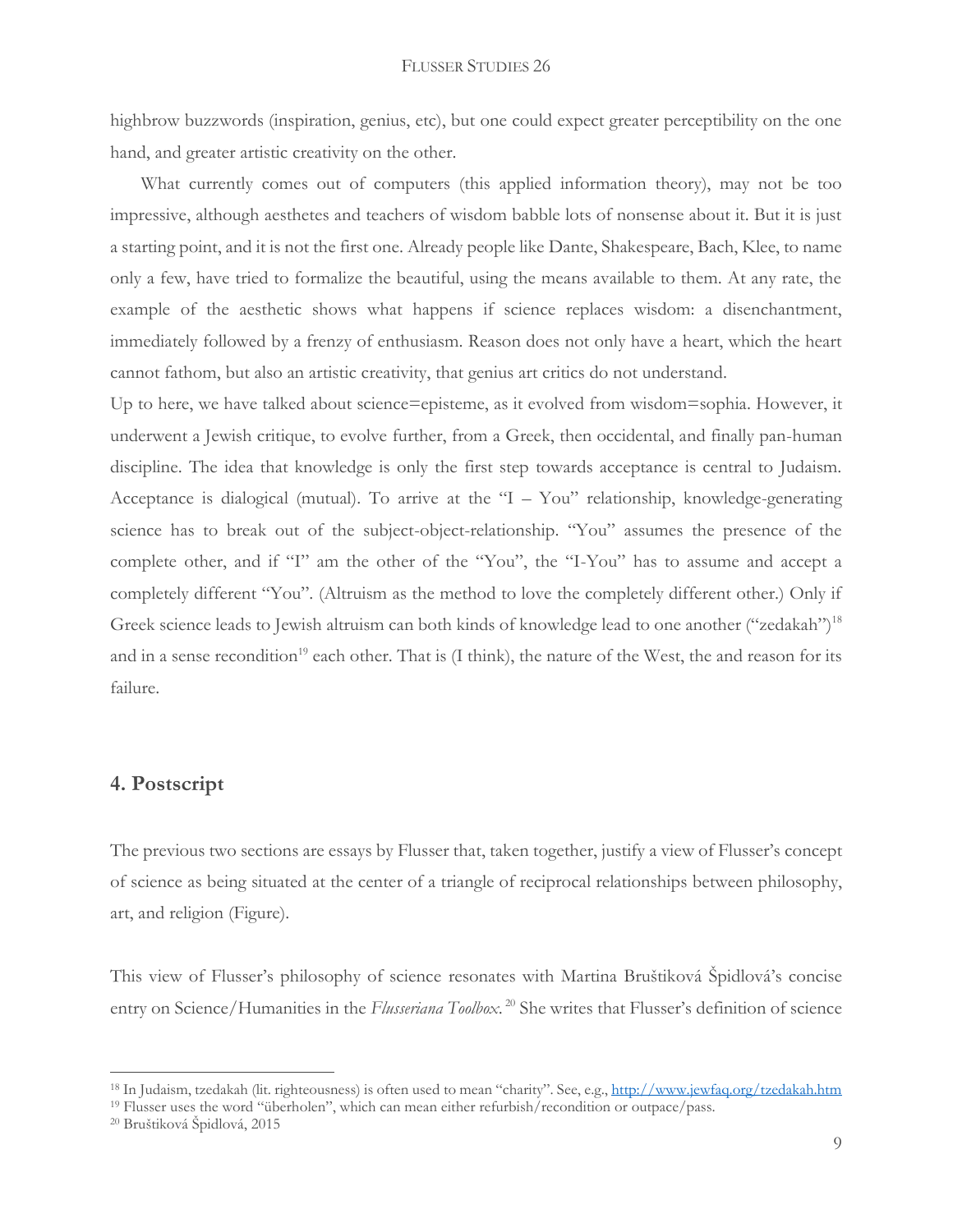includes the humanities as well as the natural sciences and that he suggests abandoning the divide, because "both are fictional, illusive, and valid only within their own discourses." More importantly for our present context, however, Špidlová also holds that his concept of science has descriptive, creative,



and ethical functions. She maps epistemological aspects of his view onto *Lingua e Realidade* (1963),<sup>21</sup> aesthetic aspects onto *Da Ficção* (1966), *Vampyrotheutis Infernalis* (2011), and *Into the Universe of Technical Images* (2011),<sup>22</sup> and ethical aspects onto History of the Devil (2014).<sup>23,24</sup> In my triangle of relations, the epistemological aspects are mapped to the double-headed arrow between science and philosophy, the aesthetic aspects to the arrow between science and art, and the ethical aspects to the arrow between science and religion.

I am not aware of any comprehensive analysis of how Flusser conceptualizes science as a human undertaking and where it stands in relationship to the many other phenomena he thought and wrote about, like language, philosophy, art, religion, and so forth. I believe these are interesting questions and I am planning to work on this project over the years to come, using the above triangle and Špidlová's proposed key to Flusser's works as a point of departure. I would be grateful for any input the community of Flusser scholars might be willing to offer (please email me at [olaf.dammann@tufts.edu\)](mailto:olaf.dammann@tufts.edu).

<sup>21</sup> Available in English as Flusser, 2018

<sup>22</sup> Flusser, 2011

<sup>23</sup> Flusser, 2014

<sup>24</sup> She also lists *Vampyrotheutis*, *Bodenlos*, and *Fenomenologia do Brasileiro* as sources for "new methods contributing to all three aspects". Further, she points to *Kommunikologie* as a place where Flusser compares scientific and church discourse as "pyramid-like structures that result in ideology" and proposes "synchronization of […] 'amphiteater discourse' and 'network dialogue' […] to achieve a more informative and creative science disourse."